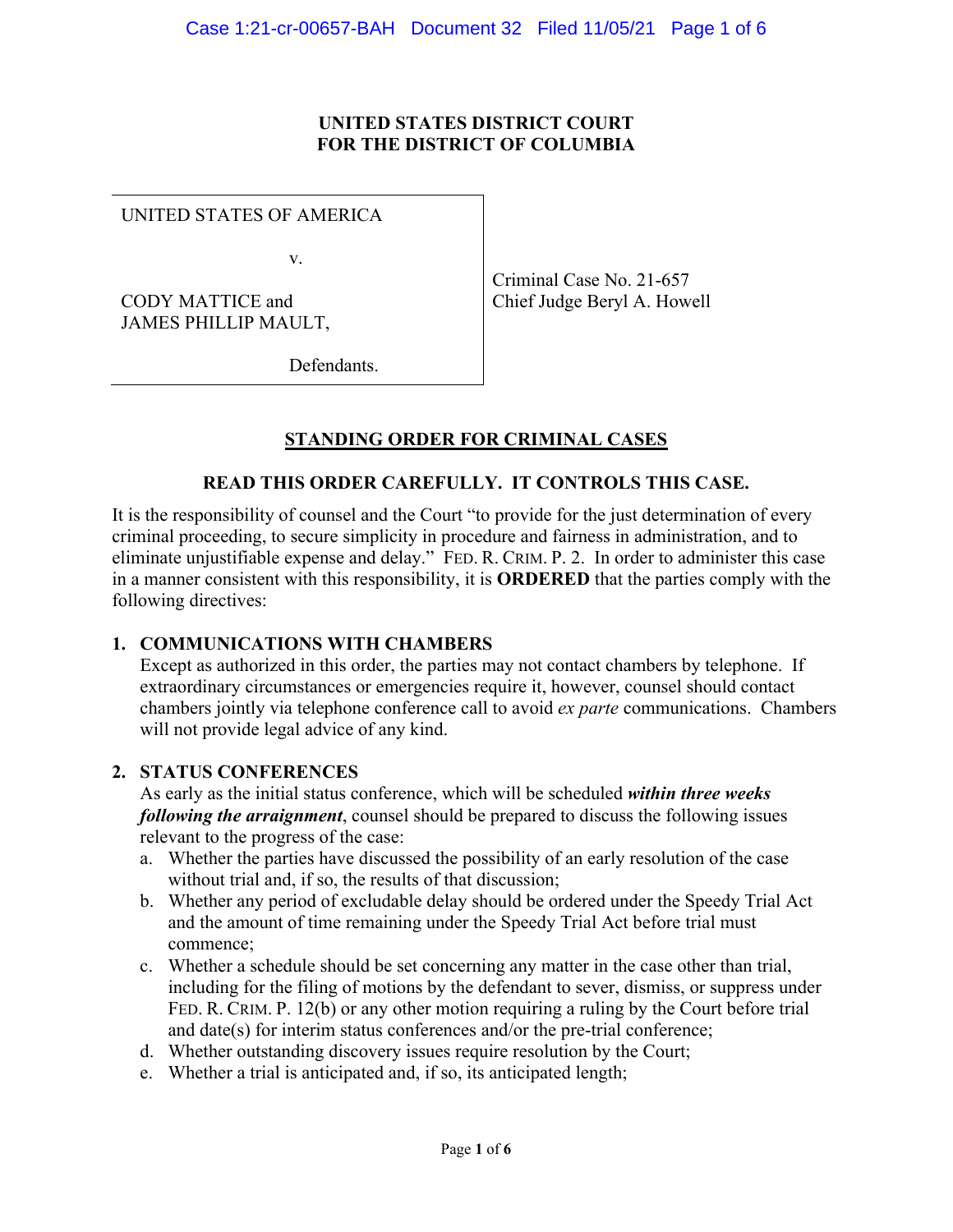- f. Whether any features of the case may deserve special attention or modification of the standard schedule, including whether the defendant intends to raise a defense of insanity or public authority; whether the government has requested notice of alibi by the defendant and, if so, whether the defendant has timely responded; and
- g. Any other matters relevant to the progress or resolution of the case.

## **4. INTERPRETIVE SERVICES**

Counsel shall notify the Courtroom Deputy Clerk at least *five days in advance* of any status conference, motions hearing, plea or trial if the defendant or any witness will require interpretative services provided by the Court.

## **5. SEALED SUBMISSIONS**

- a. Courtesy Copies. Parties must deliver a courtesy copy to chambers of any sealed submission on the day it is filed with the Court to avoid any delay in receiving notice of the sealed matter.
- b. Motions to Seal Relying on Protective Orders. Parties may not rely solely on designation under a protective order to file documents under seal. Even when a protective order has been issued in a case, the Court cannot abdicate its responsibility to determine whether filings should be made available to the public, applying the test articulated in *United States v. Hubbard*, 650 F.2d 293 (D.C. Cir. 1980). Before moving to file under seal materials subject to a protective order, the moving party must confer with the opposing party and provide the results of that conferral process in the motion to seal, as well as analysis of the relevant *Hubbard* factors warranting sealing, to ensure that any requested sealing is appropriate under *Hubbard*.

## **6. FILING GUIDELINES**

- a. Courtesy Copies. Counsel shall provide Chambers, not the Clerk's Office, with a printed courtesy copy, with ECF headers, of any electronic submission that, along with exhibits, numbers fifty (50) pages or more in total length. Such courtesy copies shall be in binders, three-hole punched, with double-sided pages. Exhibits shall be tabbed for ease of reference.
- b. Exhibit Index. Each submission that attaches more than one exhibit shall contain an index of exhibits. Exhibits shall be edited properly to exclude irrelevant material and to direct the Court's attention to the pertinent portions.
- c. Attachments. Each attachment to a filing (e.g., supporting memorandum, each exhibit, each affidavit, and proposed order) must be filed as a separate PDF and appropriately labeled in ECF. If the attachment has its own pagination, it should be a separate attachment.

## **7. MOTIONS FOR EXTENSION OF TIME OR RESCHEDULING HEARING**

Motions for extensions of time or for continuances of Court proceedings are strongly discouraged. The parties should work within the time frames set by Court order.

a. Timing and content. When good cause is present, the Court will consider a motion for an extension of time that is filed *at least 4 business days prior* to the deadline the motion is seeking to extend or the scheduled hearing date<sup>1</sup>; and states:

<sup>&</sup>lt;sup>1</sup> In the event of an emergency, the four-day rule may be waived, but counsel must still file a motion in writing.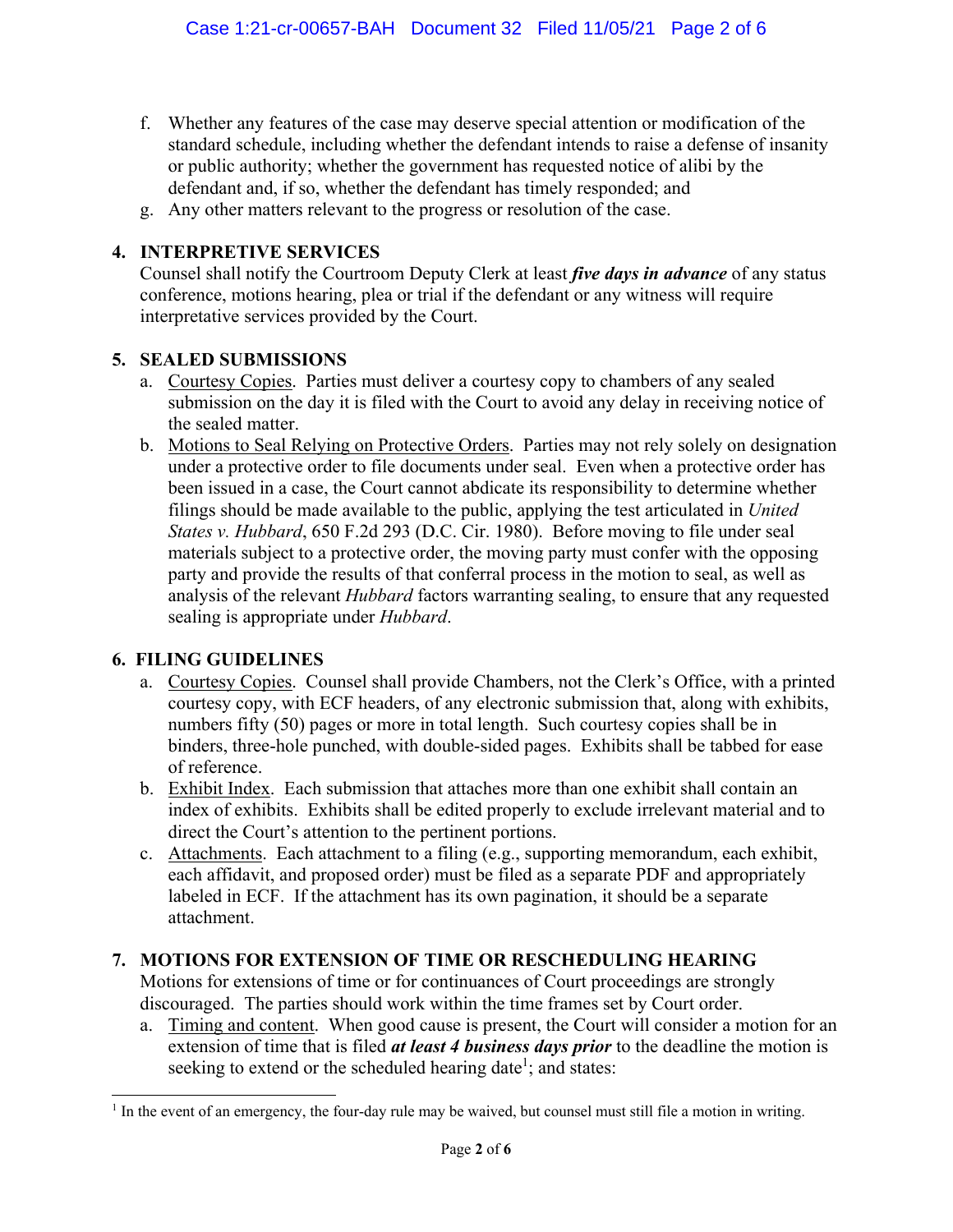- i. the original date of the deadline the motion is seeking to extend or the scheduled hearing date;
- ii. the number of previous extensions of time or continuances granted to each party;
- iii. the good cause supporting the motion;
- iv. the effect that the granting of the motion will have on existing deadlines;
- v. for motions, suggested deadlines (reached in consultation with the opposing party) for the filing of any opposition and reply papers; for continuances, three alternative dates and times that are convenient to all parties; and
- vi. the opposing party's position on the motion, including any reasons given for refusing to consent.
- b. Opposition. A party opposing a motion for an extension of time must file**, by 5:00 PM the day after the motion is filed, the party's reasons for opposing the motion.** If no such explanation is provided to the Court within this time frame, the motion shall be deemed conceded.

## **8. DISCLOSURE OBLIGATIONS**

Pursuant to the Due Process Protections Act, the Court **ORDERS** that all government counsel shall review their disclosure obligations under *Brady v. Maryland*, 373 U.S. 83 (1963), and its progeny, as set forth in Local Criminal Rule 5.1, and comply with those provisions. The failure to comply could result in dismissal of the indictment or information, dismissal of individual charges, exclusion of government evidence or witnesses, continuances, Bar discipline, or any other remedy that is just under the circumstances.

### **9. PLEA HEARINGS**

*At least 5 business days,* as defined by FED. R. CIV. P. 6(a), before the hearing, counsel must submit to the Court:

- a. the written plea agreement or an outline of the agreement if it has not been reduced to writing, and –
	- i. specification of the type of agreement under FED. R. CRIM. P. 11(c); and
	- ii. for any plea agreement that includes a nonbinding recommendation, under FED. R. CRIM. P.  $11(c)(1)(B)$  or a binding sentencing range, under FED. R. CRIM. P.  $11(c)(1)(C)$ , that is outside the applicable guideline range, a statement setting forth with specificity the justifiable reasons for a sentence that is outside the applicable range, *see* 18 U.S.C. § 3553(c); *Guidelines Manual* §6B1.2(b), (c);
- b. any superseding indictment or new information, if applicable;
- c. for each count to which the defendant intends to plead guilty:
	- i. the elements of the offense;
	- ii. the factual proffer the defendant is prepared to acknowledge;
	- iii. the applicable statutory minimum (if applicable) and maximum penalty;
	- iv. the estimated applicable Guideline offense level and range; and
- d. if the defendant is not a United States citizen, written notice as to whether the defendant will be pleading guilty to an "aggravated felony" as defined by 8 U.S.C. § 1101(a), which would subject the defendant to mandatory deportation.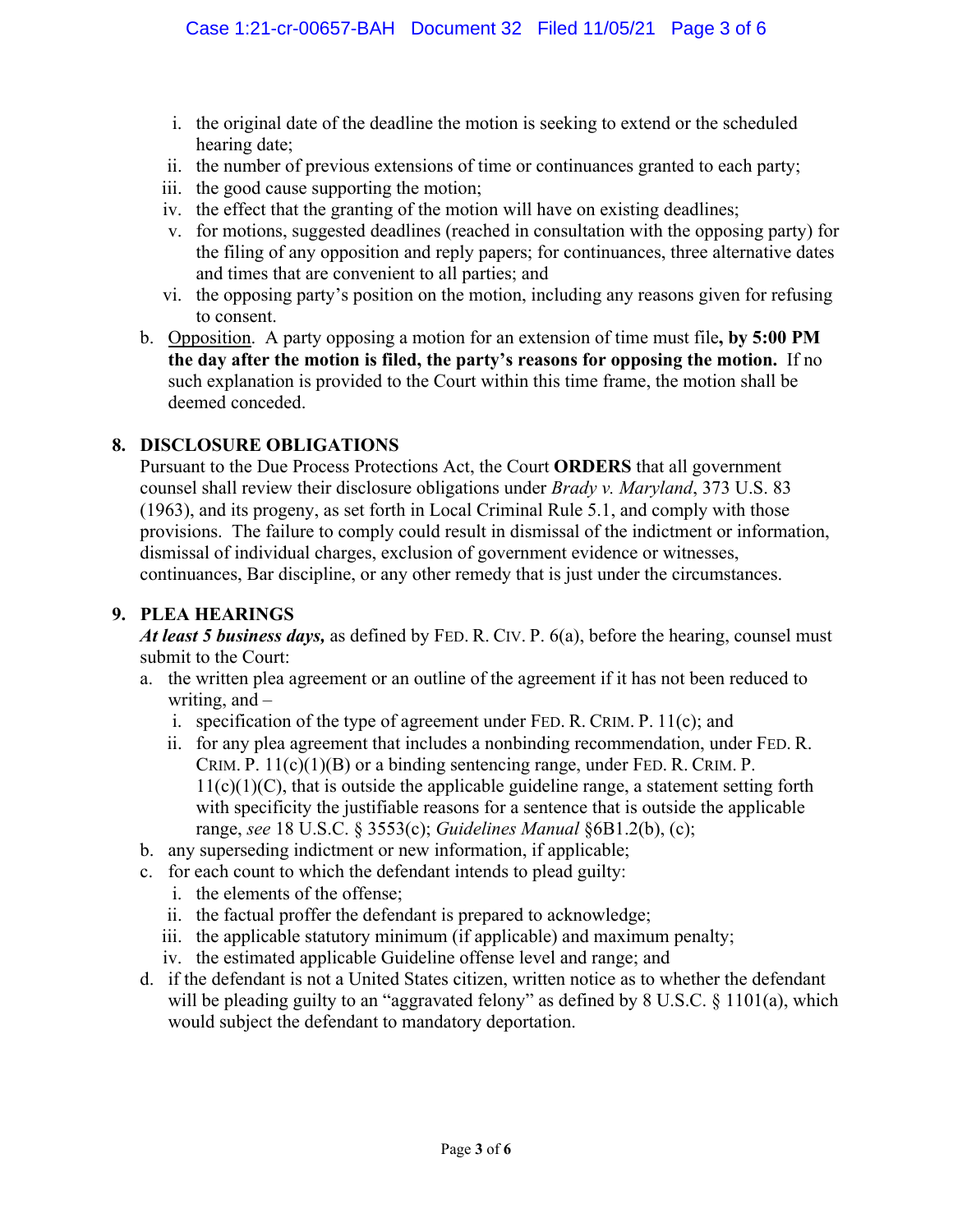## **10. JOINT PRETRIAL STATEMENT**

In order "to provide a fair and expeditious trial," FED. R. CRIM. P. 17.1, a pretrial conference will be scheduled at least two weeks before the date set for trial. The parties must file with the Court *at least 10 business days before the pretrial conference,* unless a different time is set by the Court, a Joint Pretrial Statement that contains the contents set out below. The parties shall also submit an electronic copy of the Joint Pretrial Statement in Microsoft Word format, including attachments and exhibits thereto, by email to Howell Chambers@dcd.uscourts.gov.

- a. written statements (i) by the government setting forth the terms of any plea offer made to the defendant and the date such offer was made and lapsed; and (ii) by defense counsel indicating (1) the dates on which the terms of any plea offer were communicated to defendant and rejected, *see Missouri v. Frye*, 132 S. Ct. 1399, 1408 (2012) ("[D]efense counsel has a duty to communicate formal offers from the prosecution to accept a plea on terms and conditions that may be favorable to the accused."), and (2) the potential sentencing exposure communicated by the defense counsel to defendant and the date on which such communication occurred, *see United States v. Rashad*, 331 F.3d 908, 912 (D.C. Cir. 2003);
- b. a one-paragraph joint statement of the case for the Court to read to prospective jurors;
- c. proposed *voir dire* questions that include:
	- i. the *voir dire* questions on which the parties agree; and
	- ii. the *voir dire* questions on which the parties disagree, with specific objections noted below each disputed question and supporting legal authority (if any);
- d. the text of proposed jury instructions, which are formatted so that each instruction begins on a new page, and indicate:
	- i. the instructions to which the parties agree;
	- ii. the instructions to which the parties disagree, with specific objections noted below each disputed instruction and supporting legal authority (if any); and the proposed instruction's source (e.g., the Red Book, Matthew Bender's Federal Jury Instructions) or, for modified or new instructions, its supporting legal authority (e.g., *United States v. Taylor*, 997 F.2d 1551, 1555-6 (D.C. Cir. 1993));
- e. a list of expert witnesses, accompanied by a brief description of each witness' area of expertise and expected testimony, followed by specific objections (if any) to each witness;
- f. a list of any motions *in limine* to address issues the parties reasonably anticipate will arise at trial (*see infra* **¶ 9 regarding timing of filing motions** *in limine*);
- g. a list of prior convictions that the government intends to use for impeachment or any other purpose, followed by specific objections (if any) to that use;
- h. a list of exhibits that the government intends to offer during trial, with a brief description of each exhibit;
- i. any stipulations executed or anticipated to be executed; and
- j. a proposed verdict form that includes a date and signature line for the jury foreperson, as well as proposed special interrogatories (if any).

#### **11**. **MOTIONS IN LIMINE**

 a. Timing.Motions *in limine* shall be *fully briefed at the time of the pretrial conference*. Accordingly, the moving party's motion *in limine* and supporting memorandum shall be filed and served upon the opposing party no later than the date of filing the Joint Pretrial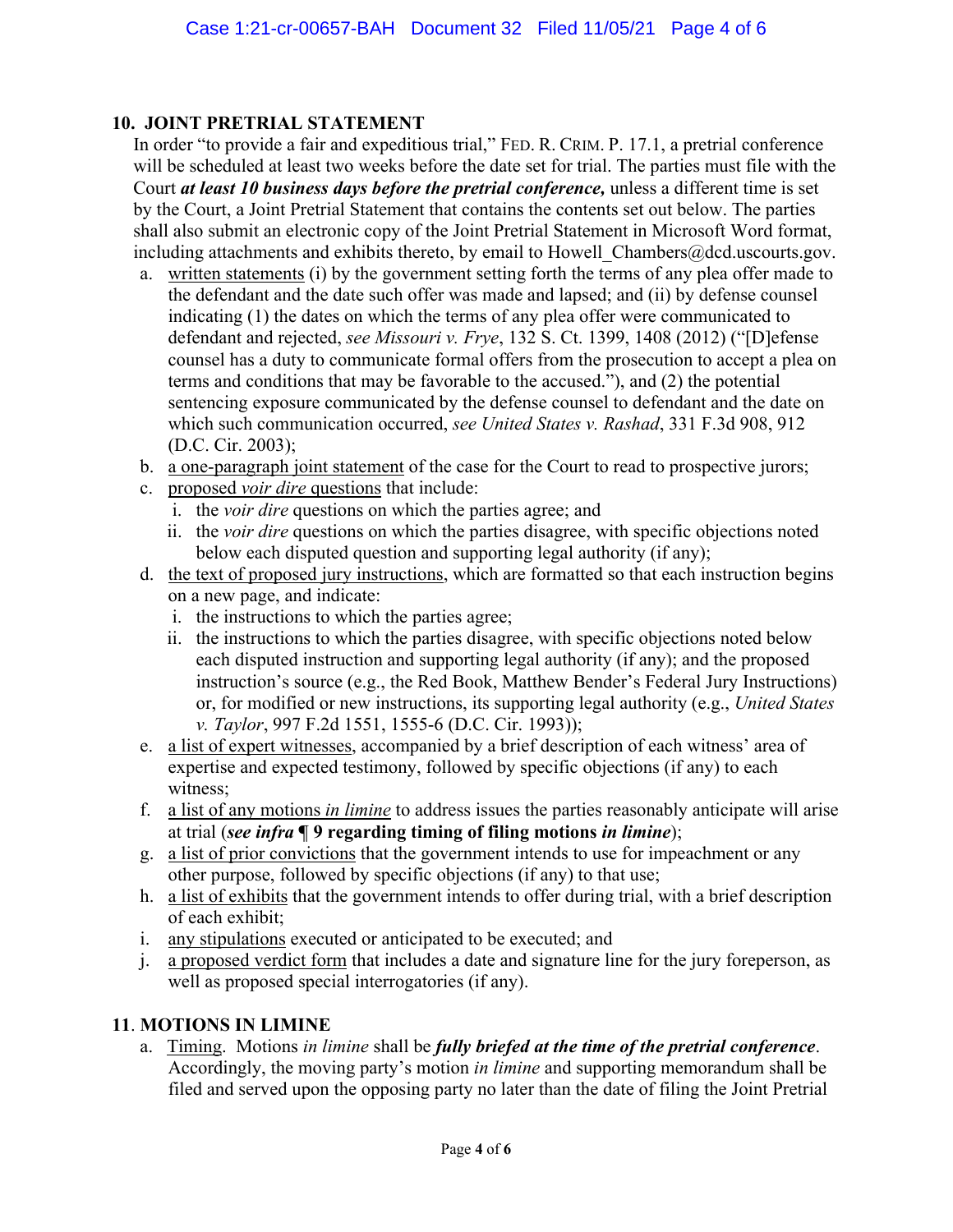Statement. The opposition shall be filed and served upon the moving party *within 5 days* of service of the motion *in limine*. Any reply shall be due *within 2 days* of service of the opposition.

- b. Oral Argument. Oral argument on motions *in limine*, if necessary, shall occur at the Pretrial Conference.
- c. Tardy Motions. The Court will entertain late motions for which there is a *compelling* explanation if filed at least *8 days prior* to the date set for jury selection. Oppositions to late motions must be filed at least *5 days prior* to jury selection, and replies must be filed at least *4 days prior* to jury selection.

## **12**. **RECORDINGS**

If there are recordings to be used in this case, counsel for both sides shall resolve any disputes between any alleged inaccuracy of the transcripts and the recordings. If it proves impossible for counsel to resolve the dispute, they shall so advise the Court *at least four days before* trial so that the dispute may be resolved without causing any delay in the trial and concomitant inconvenience to the jury.

#### **13**. **TRIAL PROCEDURES**

- a. Pretrial Order. Following the final pretrial conference and before the trial, the Court will issue a final trial order that sets out the schedule and other general courtroom rules.
- b. Jurors. The names and personal information of prospective and sitting jurors in any trial of this matter shall be kept confidential and not disclosed outside of open court, except upon order of the Court. *See*, D.D.C. JURY SELECTION PLAN, § K.1, available at https://www.dcd.uscourts.gov/sites/dcd/files/JurySelectionPlanReviewed2015.pdf. Counsel and parties are cautioned that violation of this directive may result in contempt proceedings.

#### **14. SENTENCING HEARING**

- a. Timing. Sentencing will generally be scheduled approximately ninety days after entry of the plea or conviction.
- b. Presentence Report. The probation officer assigned to the case shall disclose the draft pre-sentence investigation report to the parties *within 45 days* after referral. The parties must submit objections (if any) in writing to the probation officer and opposing party *within 14 days* of that disclosure. FED. R. CRIM. P. 32(f). The probation officer shall disclose to the parties and file with the Court the final pre-sentence investigation report, noting any unresolved objections, *within 10 days* of the submission of objections. In addition to the presentence investigation report, the probation officer's sentencing recommendation submitted to the Court is available for review by the parties.
- c. Sentencing Memoranda. Any memorandum in aid of sentencing must be submitted *at least 10 business days* before the date of the sentencing, with responses (if any) submitted *at least 7 business days before the date of the sentencing*. These memoranda and any responses thereto must cite to supporting legal or other authority on which the parties intend to rely. In addition, a party wishing to present witnesses at the sentencing hearing must submit with the memorandum, a witness list that identifies the relationship, if any, of each witness to the defendant and a brief summary of the purpose or subject matter of the testimony.